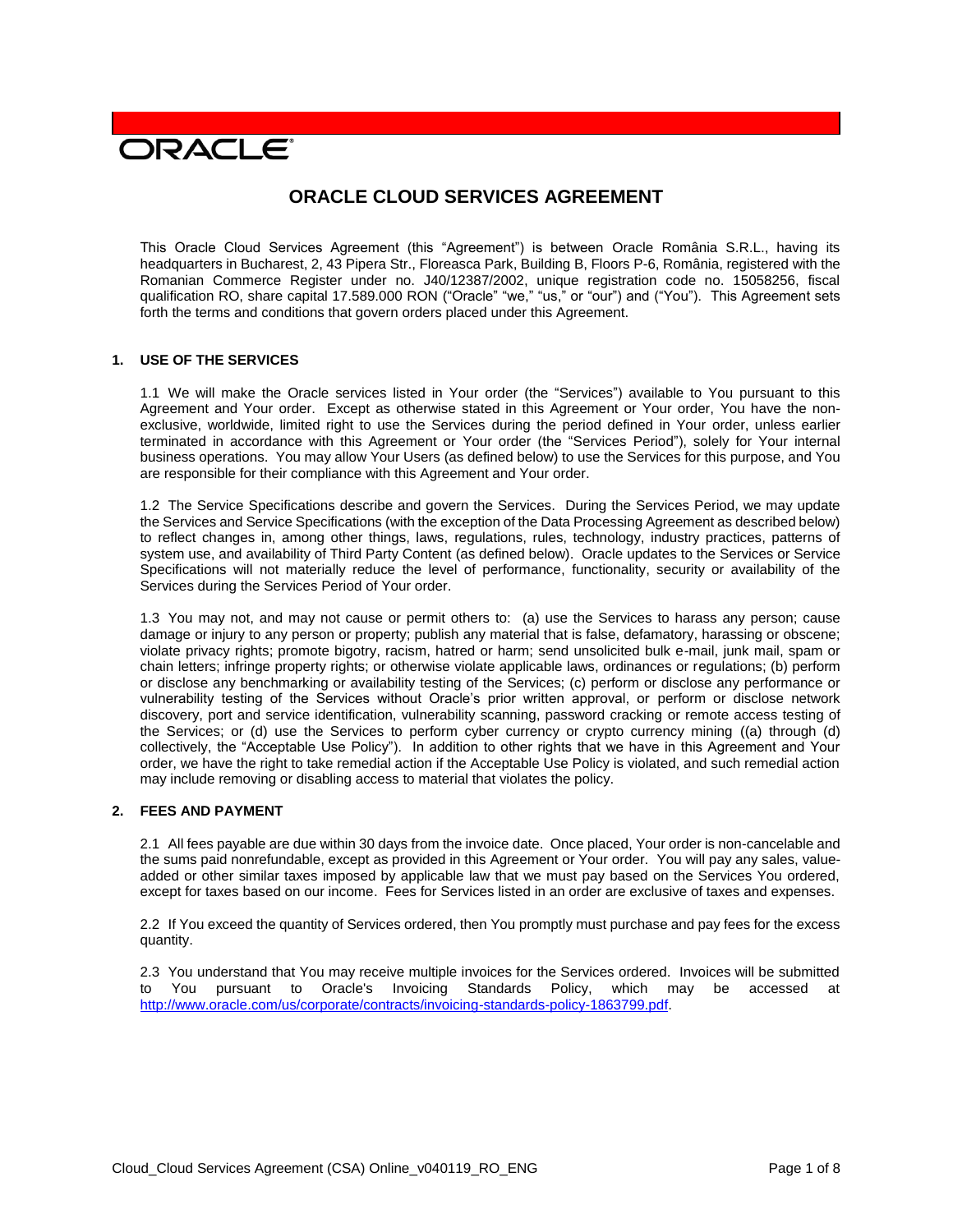## **3. OWNERSHIP RIGHTS AND RESTRICTIONS**

3.1 You or Your licensors retain all ownership and intellectual property rights in and to Your Content (as defined below). We or our licensors retain all ownership and intellectual property rights in and to the Services, derivative works thereof, and anything developed or delivered by or on behalf of us under this Agreement.

3.2 You may have access to Third Party Content through use of the Services. Unless otherwise stated in Your order, all ownership and intellectual property rights in and to Third Party Content and the use of such content is governed by separate third party terms between You and the third party.

3.3 You grant us the right to host, use, process, display and transmit Your Content to provide the Services pursuant to and in accordance with this Agreement and Your order. You have sole responsibility for the accuracy, quality, integrity, legality, reliability, and appropriateness of Your Content, and for obtaining all rights related to Your Content required by Oracle to perform the Services.

3.4 You may not, and may not cause or permit others to: (a) modify, make derivative works of, disassemble, decompile, reverse engineer, reproduce, republish, download, or copy any part of the Services (including data structures or similar materials produced by programs); (b) access or use the Services to build or support, directly or indirectly, products or services competitive to Oracle; or (c) license, sell, transfer, assign, distribute, outsource, permit timesharing or service bureau use of, commercially exploit, or make available the Services to any third party except as permitted by this Agreement or Your order.

## **4. NONDISCLOSURE**

4.1 By virtue of this Agreement, the parties may disclose to each other information that is confidential ("Confidential Information"). Confidential Information shall be limited to the terms and pricing under this Agreement and Your order, Your Content residing in the Services, and all information clearly identified as confidential at the time of disclosure.

4.2 A party's Confidential Information shall not include information that: (a) is or becomes a part of the public domain through no act or omission of the other party; (b) was in the other party's lawful possession prior to the disclosure and had not been obtained by the other party either directly or indirectly from the disclosing party; (c) is lawfully disclosed to the other party by a third party without restriction on the disclosure; or (d) is independently developed by the other party.

4.3 Each party agrees not to disclose the other party's Confidential Information to any third party other than as set forth in the following sentence for a period of five years from the date of the disclosing party's disclosure of the Confidential Information to the receiving party; however, we will protect the confidentiality of Your Content residing in the Services for as long as such information resides in the Services. Each party may disclose Confidential Information only to those employees, agents or subcontractors who are required to protect it against unauthorized disclosure in a manner no less protective than required under this Agreement, and each party may disclose the other party's Confidential Information in any legal proceeding or to a governmental entity as required by law. We will protect the confidentiality of Your Content residing in the Services in accordance with the Oracle security practices defined as part of the Service Specifications applicable to Your order.

## **5. PROTECTION OF YOUR CONTENT**

5.1 In order to protect Your Content provided to Oracle as part of the provision of the Services, Oracle will comply with the applicable administrative, physical, technical and other safeguards, and other applicable aspects of system and content management, available at [http://www.oracle.com/us/corporate/contracts/cloud-services/index.html.](http://www.oracle.com/us/corporate/contracts/cloud-services/index.html)

5.2 To the extent Your Content includes Personal Data (as that term is defined in the applicable data privacy policies and the Data Processing Agreement (as that term is defined below)), Oracle will furthermore comply with the following:

- a. the relevant Oracle privacy policies applicable to the Services, available at [http://www.oracle.com/us/legal/privacy/overview/index.html;](http://www.oracle.com/us/legal/privacy/overview/index.html) and
- b. the applicable version of the Data Processing Agreement for Oracle Services (the "Data Processing Agreement"), unless stated otherwise in Your order. The version of the Data Processing Agreement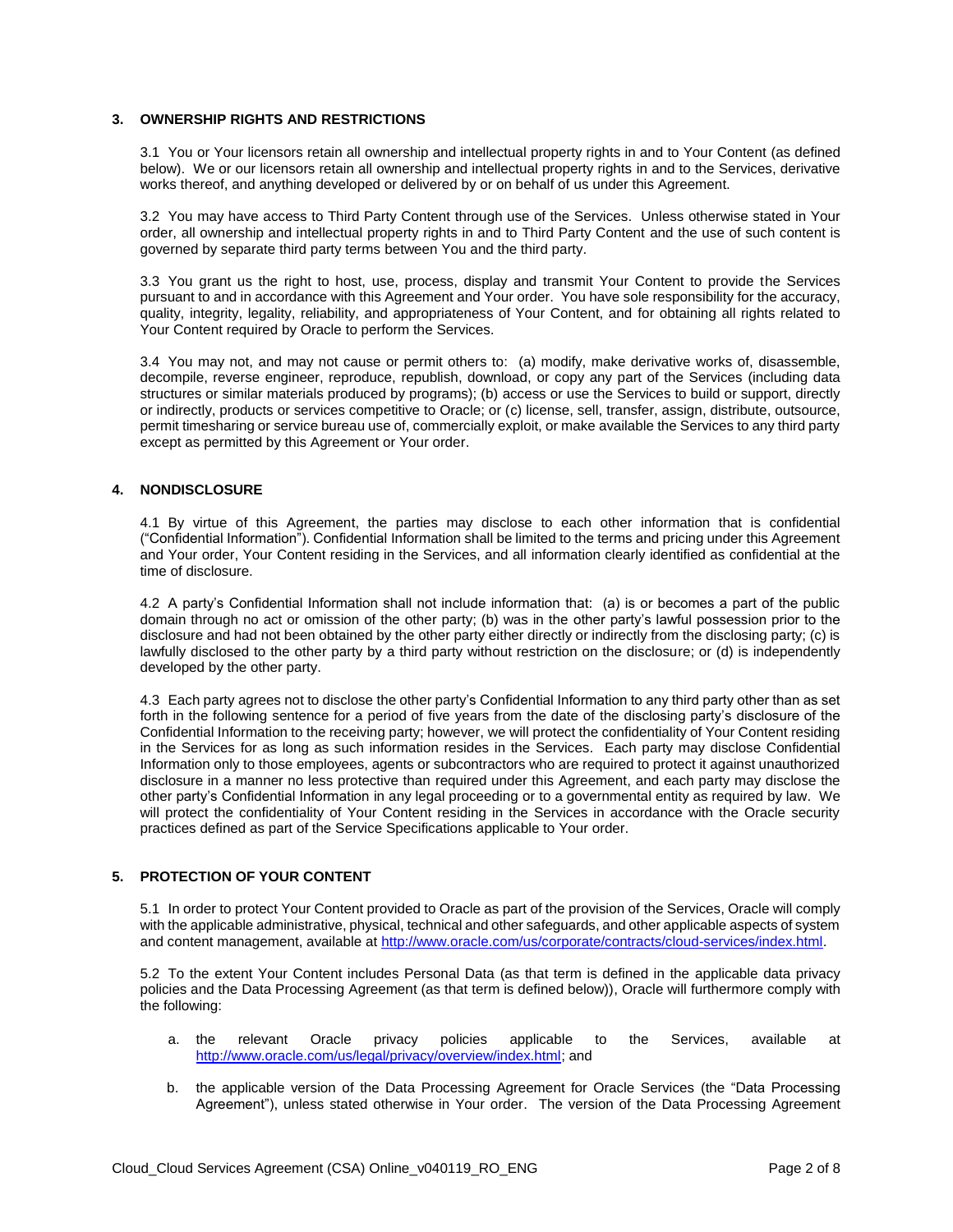applicable to Your order (a) is available at [https://www.oracle.com/corporate/contracts/cloud](https://www.oracle.com/corporate/contracts/cloud-services/contracts.html#data-processing)[services/contracts.html#data-processing](https://www.oracle.com/corporate/contracts/cloud-services/contracts.html#data-processing) and is incorporated herein by reference, and (b) will remain in force during the Services Period of Your order. In the event of any conflict between the terms of the Data Processing Agreement and the terms of the Service Specifications (including any applicable Oracle privacy policies), the terms of the Data Processing Agreement shall take precedence.

5.3 Without prejudice to Sections 5.1 and 5.2 above, You are responsible for (a) any required notices, consents and/or authorizations related to Your provision of, and our processing of, Your Content (including any Personal Data) as part of the Services, (b) any security vulnerabilities, and the consequences of such vulnerabilities, arising from Your Content, including any viruses, Trojan horses, worms or other harmful programming routines contained in Your Content, and (c) any use by You or Your Users of the Services in a manner that is inconsistent with the terms of this Agreement. To the extent You disclose or transmit Your Content to a third party, we are no longer responsible for the security, integrity or confidentiality of such content outside of Oracle's control.

5.4 Unless otherwise specified in Your order (including in the Service Specifications), Your Content may not include any sensitive or special data that imposes specific data security or data protection obligations on Oracle in addition to or different from those specified in the Service Specifications. If available for the Services, You may purchase additional services from us (e.g., Oracle Payment Card Industry Compliance Services) designed to address specific data security or data protection requirements applicable to such sensitive or special data You seek to include in Your Content.

## **6. WARRANTIES, DISCLAIMERS AND EXCLUSIVE REMEDIES**

6.1 Each party represents that it has validly entered into this Agreement and that it has the power and authority to do so. We warrant that during the Services Period we will perform the Services using commercially reasonable care and skill in all material respects as described in the Service Specifications. If the Services provided to You were not performed as warranted, You must promptly provide us with a written notice that describes the deficiency in the Services (including, as applicable, the service request number notifying us of the deficiency in the Services).

6.2 WE DO NOT WARRANT THAT THE SERVICES WILL BE PERFORMED ERROR-FREE OR UNINTERRUPTED, THAT WE WILL CORRECT ALL SERVICES ERRORS, OR THAT THE SERVICES WILL MEET YOUR REQUIREMENTS OR EXPECTATIONS. WE ARE NOT RESPONSIBLE FOR ANY ISSUES RELATED TO THE PERFORMANCE, OPERATION OR SECURITY OF THE SERVICES THAT ARISE FROM YOUR CONTENT OR THIRD PARTY CONTENT OR SERVICES PROVIDED BY THIRD PARTIES.

6.3 FOR ANY BREACH OF THE SERVICES WARRANTY, YOUR EXCLUSIVE REMEDY AND OUR ENTIRE LIABILITY SHALL BE THE CORRECTION OF THE DEFICIENT SERVICES THAT CAUSED THE BREACH OF WARRANTY, OR, IF WE CANNOT SUBSTANTIALLY CORRECT THE DEFICIENCY IN A COMMERCIALLY REASONABLE MANNER, YOU MAY END THE DEFICIENT SERVICES AND WE WILL REFUND TO YOU THE FEES FOR THE TERMINATED SERVICES THAT YOU PRE-PAID TO US FOR THE PERIOD FOLLOWING THE EFFECTIVE DATE OF TERMINATION.

6.4 TO THE EXTENT NOT PROHIBITED BY LAW, THESE WARRANTIES ARE EXCLUSIVE AND THERE ARE NO OTHER EXPRESS OR IMPLIED WARRANTIES OR CONDITIONS INCLUDING FOR SOFTWARE, HARDWARE, SYSTEMS, NETWORKS OR ENVIRONMENTS OR FOR MERCHANTABILITY, SATISFACTORY QUALITY AND FITNESS FOR A PARTICULAR PURPOSE.

## **7. LIMITATION OF LIABILITY**

7.1 IN NO EVENT WILL EITHER PARTY OR ITS AFFILIATES BE LIABLE FOR ANY INDIRECT, CONSEQUENTIAL, INCIDENTAL, SPECIAL, PUNITIVE, OR EXEMPLARY DAMAGES, OR ANY LOSS OF REVENUE, PROFITS (EXCLUDING FEES UNDER THIS AGREEMENT), SALES, DATA, DATA USE, GOODWILL, OR REPUTATION.

7.2 IN NO EVENT SHALL THE AGGREGATE LIABILITY OF ORACLE AND OUR AFFILIATES ARISING OUT OF OR RELATED TO THIS AGREEMENT OR YOUR ORDER, WHETHER IN CONTRACT, TORT, OR OTHERWISE, EXCEED THE TOTAL AMOUNTS ACTUALLY PAID UNDER YOUR ORDER FOR THE SERVICES GIVING RISE TO THE LIABILITY DURING THE TWELVE (12) MONTHS IMMEDIATELY PRECEDING THE EVENT GIVING RISE TO SUCH LIABILITY.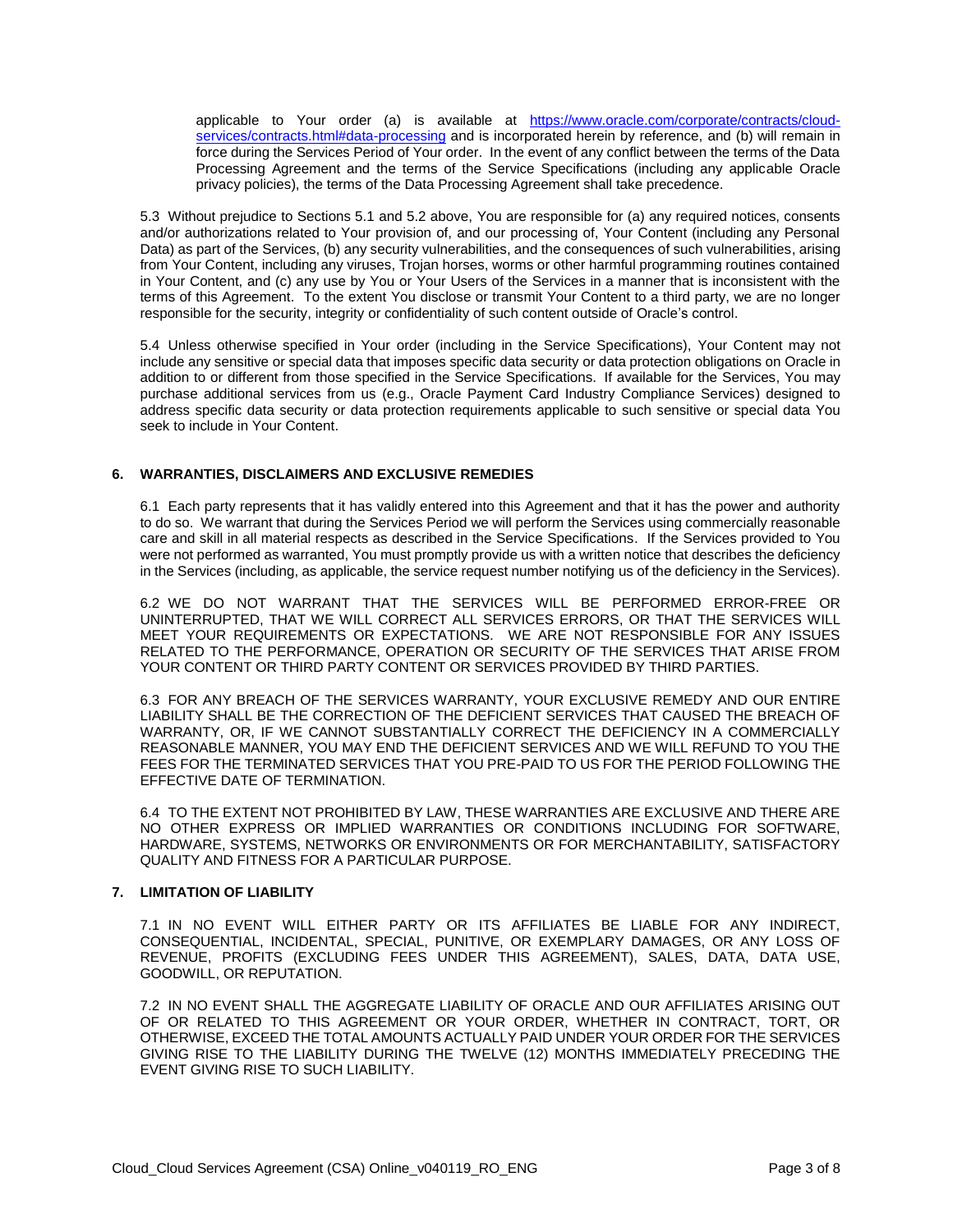## **8. INDEMNIFICATION**

8.1 If a third party makes a claim against either You or Oracle ("Recipient" which may refer to You or us depending upon which party received the Material), that any information, design, specification, instruction, software, service, data, hardware, or material (collectively, "Material") furnished by either You or us ("Provider" which may refer to You or us depending on which party provided the Material) and used by the Recipient infringes the third party's intellectual property rights, the Provider, at the Provider's sole cost and expense, will defend the Recipient against the claim and indemnify the Recipient from the damages, liabilities, costs and expenses awarded by the court to the third party claiming infringement or the settlement agreed to by the Provider, if the Recipient does the following:

- a. notifies the Provider promptly in writing, not later than 30 days after the Recipient receives notice of the claim (or sooner if required by applicable law);
- b. gives the Provider sole control of the defense and any settlement negotiations; and
- c. gives the Provider the information, authority and assistance the Provider needs to defend against or settle the claim.

8.2 If the Provider believes or it is determined that any of the Material may have violated a third party's intellectual property rights, the Provider may choose to either modify the Material to be non-infringing (while substantially preserving its utility or functionality) or obtain a license to allow for continued use, or if these alternatives are not commercially reasonable, the Provider may end the license for, and require return of, the applicable Material and refund any unused, prepaid fees the Recipient may have paid to the other party for such Material. If such return materially affects our ability to meet obligations under the relevant order, then we may, upon 30 days prior written notice, terminate the order. If such Material is third party technology and the terms of the third party license do not allow us to terminate the license, then we may, upon 30 days prior written notice, end the Services associated with such Material and refund any unused, prepaid fees for such Services.

8.3 The Provider will not indemnify the Recipient if the Recipient (a) alters the Material or uses it outside the scope of use identified in the Provider's user or program documentation or Service Specifications, or (b) uses a version of the Material which has been superseded, if the infringement claim could have been avoided by using an unaltered current version of the Material which was made available to the Recipient. The Provider will not indemnify the Recipient to the extent that an infringement claim is based upon any Material not furnished by the Provider. We will not indemnify You to the extent that an infringement claim is based on Third Party Content or any Material from a third party portal or other external source that is accessible or made available to You within or by the Services (e.g., a social media post from a third party blog or forum, a third party Web page accessed via a hyperlink, marketing data from third party data providers, etc.).

8.4 This Section 8 provides the parties' exclusive remedy for any infringement claims or damages.

## **9. TERM AND TERMINATION**

- 9.1 This Agreement is valid for the order which this Agreement accompanies.
- 9.2 Services shall be provided for the Services Period defined in Your order.

9.3 We may suspend Your or Your Users' access to, or use of, the Services if we believe that (a) there is a significant threat to the functionality, security, integrity, or availability of the Services or any content, data, or applications in the Services; (b) You or Your Users are accessing or using the Services to commit an illegal act; or (c) there is a violation of the Acceptable Use Policy. When reasonably practicable and lawfully permitted, we will provide You with advance notice of any such suspension. We will use reasonable efforts to re-establish the Services promptly after we determine that the issue causing the suspension has been resolved. During any suspension period, we will make Your Content (as it existed on the suspension date) available to You. Any suspension under this Section shall not excuse You from Your obligation to make payments under this Agreement.

9.4 If either of us breaches a material term of this Agreement or any order and fails to correct the breach within 30 days of written specification of the breach, then the breaching party is in default and the non-breaching party may terminate (a) in the case of breach of any order, the order under which the breach occurred; or (b) in the case of breach of the Agreement, the Agreement and any orders that have been placed under the Agreement. If we terminate any orders as specified in the preceding sentence, You must pay within 30 days all amounts that have accrued prior to such termination, as well as all sums remaining unpaid for the Services under such order(s) plus related taxes and expenses. Except for nonpayment of fees, the nonbreaching party may agree in its sole discretion to extend the 30 day period for so long as the breaching party continues reasonable efforts to cure the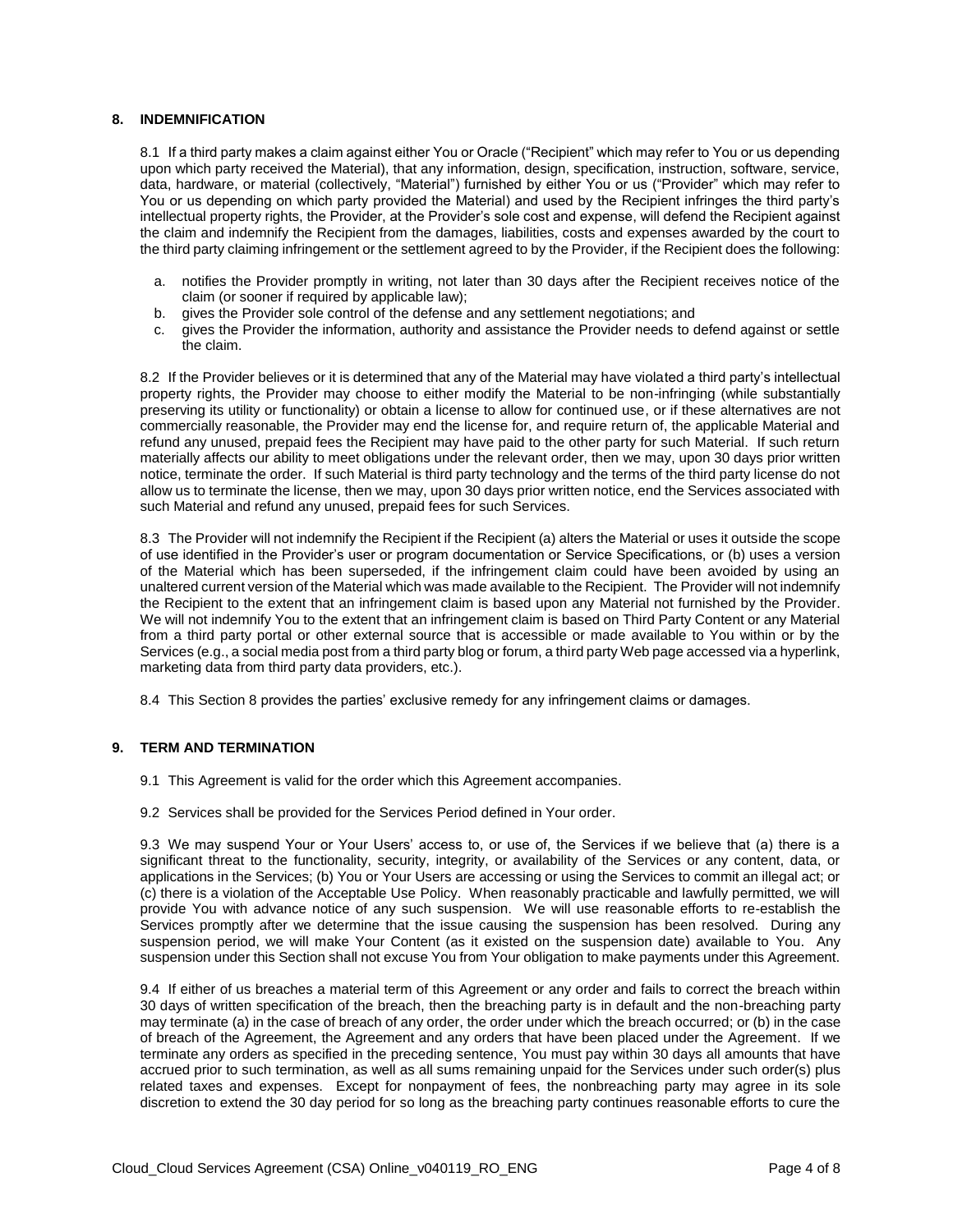breach. You agree that if You are in default under this Agreement, You may not use those Services ordered.

9.5 At the end of the Services Period, we will make Your Content (as it existed at the end of the Services Period) available for retrieval by You during a retrieval period set out in the Service Specifications. At the end of such retrieval period, and except as may be required by law, we will delete or otherwise render unrecoverable any of Your Content that remains in the Services. Our data deletion practices are described in more detail in the Service Specifications.

9.6 Provisions that survive termination or expiration of this Agreement are those relating to limitation of liability, indemnification, payment and others which by their nature are intended to survive.

#### **10. THIRD-PARTY CONTENT, SERVICES AND WEBSITES**

10.1 The Services may enable You to link to, transfer Your Content or Third Party Content to, or otherwise access, third parties' websites, platforms, content, products, services, and information ("Third Party Services"). Oracle does not control and is not responsible for Third Party Services. You are solely responsible for complying with the terms of access and use of Third Party Services, and if Oracle accesses or uses any Third Party Services on Your behalf to facilitate performance of the Services, You are solely responsible for ensuring that such access and use, including through passwords, credentials or tokens issued or otherwise made available to You, is authorized by the terms of access and use for such services. If You transfer or cause the transfer of Your Content or Third Party Content from the Services to a Third Party Service or other location, that transfer constitutes a distribution by You and not by Oracle.

10.2 Any Third Party Content we make accessible is provided on an "as-is" and "as available" basis without any warranty of any kind. You acknowledge and agree that we are not responsible for, and have no obligation to control, monitor, or correct, Third Party Content. We disclaim all liabilities arising from or related to Third Party Content.

10.3 You acknowledge that: (i) the nature, type, quality and availability of Third Party Content may change at any time during the Services Period, and (ii) features of the Services that interoperate with Third Party Services such as Facebook™, YouTube™ and Twitter™, etc., depend on the continuing availability of such third parties' respective application programming interfaces (APIs). We may need to update, change or modify the Services under this Agreement as a result of a change in, or unavailability of, such Third Party Content, Third Party Services or APIs. If any third party ceases to make its Third Party Content or APIs available on reasonable terms for the Services, as determined by us in our sole discretion, we may cease providing access to the affected Third Party Content or Third Party Services without any liability to You. Any changes to Third Party Content, Third Party Services or APIs, including their unavailability, during the Services Period does not affect Your obligations under this Agreement or the applicable order, and You will not be entitled to any refund, credit or other compensation due to any such changes.

#### **11. SERVICE MONITORING, ANALYSES AND ORACLE SOFTWARE**

11.1 We continuously monitor the Services to facilitate Oracle's operation of the Services; to help resolve Your service requests; to detect and address threats to the functionality, security, integrity, and availability of the Services as well as any content, data, or applications in the Services; and to detect and address illegal acts or violations of the Acceptable Use Policy. Oracle monitoring tools do not collect or store any of Your Content residing in the Services, except as needed for such purposes. Oracle does not monitor, and does not address issues with, non-Oracle software provided by You or any of Your Users that is stored in, or run on or through, the Services. Information collected by Oracle monitoring tools (excluding Your Content) may also be used to assist in managing Oracle's product and service portfolio, to help Oracle address deficiencies in its product and service offerings, and for license management purposes.

11.2 We may (i) compile statistical and other information related to the performance, operation and use of the Services, and (ii) use data from the Services in aggregated form for security and operations management, to create statistical analyses, and for research and development purposes (clauses i and ii are collectively referred to as "Service Analyses"). We may make Service Analyses publicly available; however, Service Analyses will not incorporate Your Content, Personal Data or Confidential Information in a form that could serve to identify You or any individual. We retain all intellectual property rights in Service Analyses.

11.3 We may provide You with the ability to obtain certain Oracle Software (as defined below) for use with the Services. If we provide Oracle Software to You and do not specify separate terms for such software, then such Oracle Software is provided as part of the Services and You have the non-exclusive, worldwide, limited right to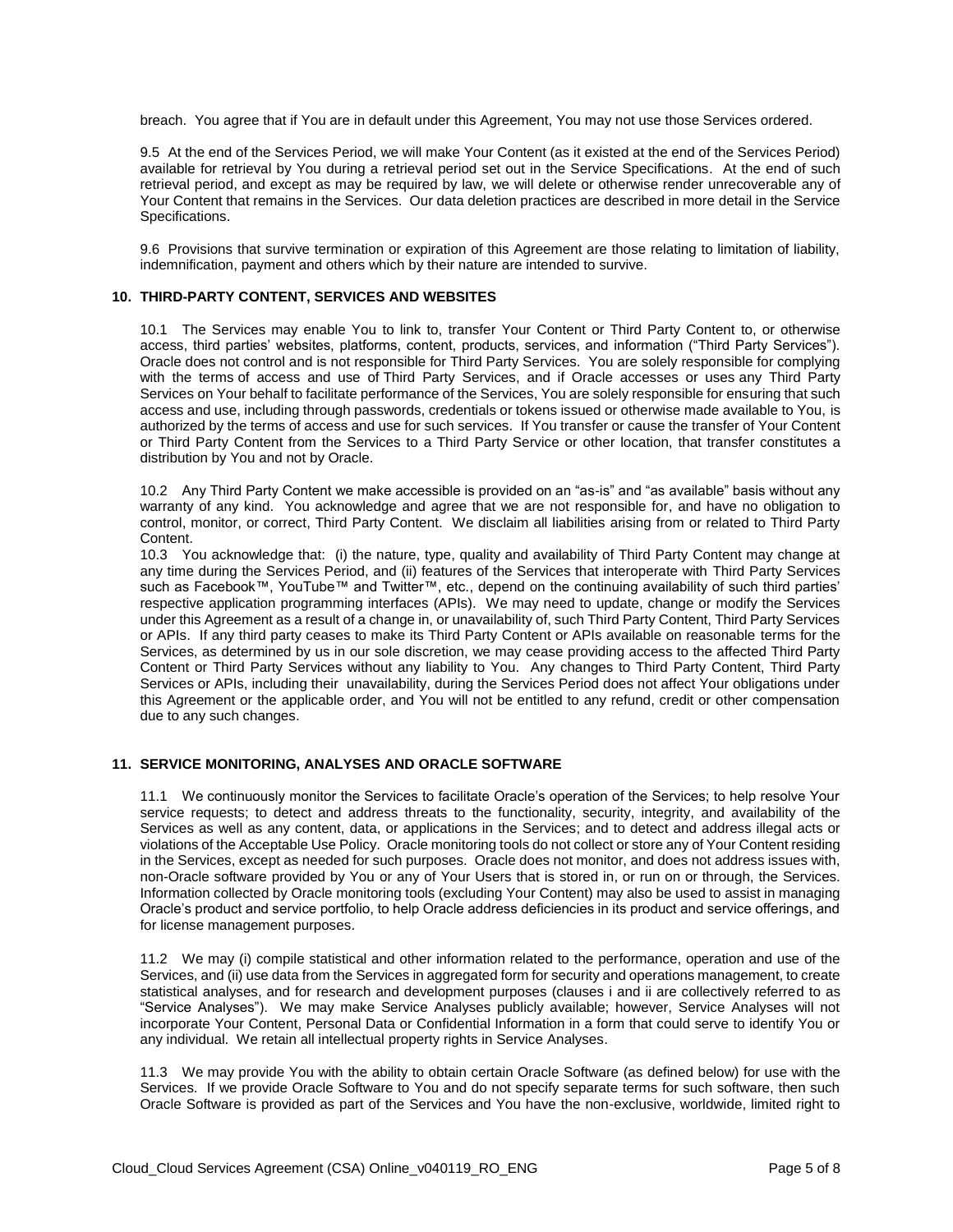use such Oracle Software, subject to the terms of this Agreement and Your order (except for separately licensed elements of the Oracle Software, which separately licensed elements are governed by the applicable separate terms), solely to facilitate Your use of the Services. You may allow Your Users to use the Oracle Software for this purpose, and You are responsible for their compliance with the license terms. Your right to use any Oracle Software will terminate upon the earlier of our notice (by web posting or otherwise) or the end of the Services associated with the Oracle Software. Notwithstanding the foregoing, if Oracle Software is licensed to You under separate terms, then Your use of such software is governed by the separate terms. Your right to use any part of the Oracle Software that is licensed under the separate terms is not restricted in any way by this Agreement.

## **12. EXPORT**

12.1 Export laws and regulations of the United States and any other relevant local export laws and regulations apply to the Services. Such export laws govern use of the Services (including technical data) and any Services deliverables provided under this Agreement, and You and we each agree to comply with all such export laws and regulations (including "deemed export" and "deemed re-export" regulations). You agree that no data, information, software programs and/or materials resulting from the Services (or direct product thereof) will be exported, directly or indirectly, in violation of these laws, or will be used for any purpose prohibited by these laws including, without limitation, nuclear, chemical, or biological weapons proliferation, or development of missile technology.

12.2 You acknowledge that the Services are designed with capabilities for You and Your Users to access the Services without regard to geographic location and to transfer or otherwise move Your Content between the Services and other locations such as User workstations. You are solely responsible for the authorization and management of User accounts across geographic locations, as well as export control and geographic transfer of Your Content.

## **13. FORCE MAJEURE**

Neither You nor we shall be responsible for failure or delay of performance if caused by: an act of war, hostility, or sabotage; act of God; pandemic; electrical, internet, or telecommunication outage that is not caused by the obligated party; government restrictions (including the denial or cancelation of any export, import or other license); or other event outside the reasonable control of the obligated party. Both You and we will use reasonable efforts to mitigate the effect of a force majeure event. If such event continues for more than 30 days, either of You or we may cancel unperformed Services and affected orders upon written notice. This Section does not excuse either party's obligation to take reasonable steps to follow its normal disaster recovery procedures or Your obligation to pay for the Services.

#### **14. GOVERNING LAW AND JURISDICTION**

This Agreement is governed by the laws of Romania and each party agrees to submit to the exclusive jurisdiction of, and venue in, the courts in Bucharest, Romania in any dispute arising out of or relating to this Agreement.

#### **15. NOTICE**

15.1 Any notice required under this Agreement shall be provided to the other party in writing. If You have a legal dispute with us or if You wish to provide a notice under the Indemnification Section of this Agreement, or if You become subject to insolvency or other similar legal proceedings, You will promptly send written notice to: Oracle Romania S.R.L., having its headquarters in Bucharest, 2, 43 Pipera Str., Floreasca Park, Building B, Floors P-6, Romania, Attention: Legal Department.

15.2 We may give notices applicable to our Services customers by means of a general notice on the Oracle portal for the Services, and notices specific to You by electronic mail to Your e-mail address on record in our account information or by written communication sent by first class mail or pre-paid post to Your address on record in our account information.

#### **16. ASSIGNMENT**

You may not assign this Agreement or give or transfer the Services, or any interest in the Services, to another individual or entity.

## **17. OTHER**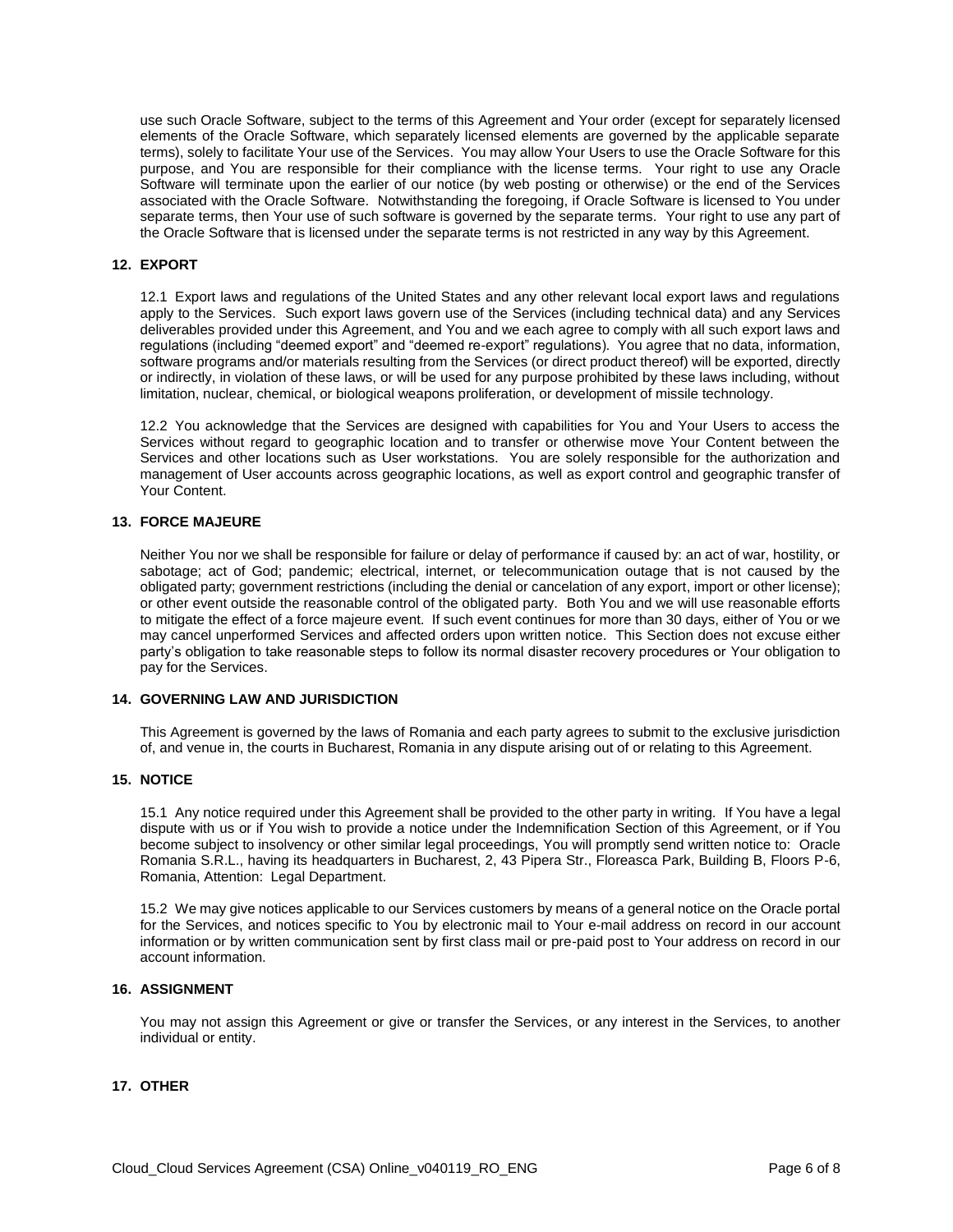17.1 We are an independent contractor, and each party agrees that no partnership, joint venture, or agency relationship exists between the parties.

17.2 Our business partners and other third parties, including any third parties with which the Services have integrations or that are retained by You to provide consulting services, implementation services or applications that interact with the Services, are independent of Oracle and are not Oracle's agents. We are not liable for, bound by, or responsible for any problems with the Services or Your Content arising due to any acts of any such business partner or third party, unless the business partner or third party is providing Services as our subcontractor on an engagement ordered under this Agreement and, if so, then only to the same extent as we would be responsible for our resources under this Agreement.

17.3 If any term of this Agreement is found to be invalid or unenforceable, the remaining provisions will remain effective and such term shall be replaced with another term consistent with the purpose and intent of this Agreement.

17.4 Except for actions for nonpayment or breach of Oracle's proprietary rights, no action, regardless of form, arising out of or relating to this Agreement may be brought by either party more than two years after the cause of action has accrued.

17.5 Prior to entering into an order governed by this Agreement, You are solely responsible for determining whether the Services meet Your technical, business or regulatory requirements. Oracle will cooperate with Your efforts to determine whether use of the standard Services are consistent with those requirements. Additional fees may apply to any additional work performed by Oracle or changes to the Services. You remain solely responsible for Your regulatory compliance in connection with Your use of the Services.

17.6 Upon forty-five (45) days written notice and no more than once every twelve (12) months, Oracle may audit Your use of the Cloud Services to ensure Your use of the Cloud Services is in compliance with the terms of the applicable order and this Agreement. Any such audit shall not unreasonably interfere with Your normal business operations.

You agree to cooperate with Oracle's audit and to provide reasonable assistance and access to information reasonably requested by Oracle.

The performance of the audit and non-public data obtained during the audit (including findings or reports that result from the audit) shall be subject to the provisions of section 4 (Nondisclosure) of this Agreement.

If the audit identifies non-compliance, You agree to remedy (which may include, without limitation, the payment of any fees for additional Cloud Services) such non-compliance within 30 days of written notification of that noncompliance. You agree that Oracle shall not be responsible for any of Your costs incurred in cooperating with the audit.

## **18. ENTIRE AGREEMENT**

18.1 You agree that this Agreement and the information which is incorporated into this Agreement by written reference (including reference to information contained in a URL or referenced policy), together with the applicable order, is the complete agreement for the Services ordered by You and supersedes all prior or contemporaneous agreements or representations, written or oral, regarding such Services.

18.2 It is expressly agreed that the terms of this Agreement and any Oracle order shall supersede the terms in any purchase order, procurement internet portal, or other similar non-Oracle document and no terms included in any such purchase order, portal, or other non-Oracle document shall apply to the Services ordered. In the event of any inconsistencies between the terms of an order and the Agreement, the order shall take precedence; however, unless expressly stated otherwise in an order, the terms of the Data Processing Agreement shall take precedence over any inconsistent terms in an order. This Agreement and orders hereunder may not be modified and the rights and restrictions may not be altered or waived except in a writing signed or accepted online by authorized representatives of You and of Oracle; however, Oracle may update the Service Specifications, including by posting updated documents on Oracle's websites. No third party beneficiary relationships are created by this Agreement.

#### **19. AGREEMENT DEFINITIONS**

19.1 **"Oracle Software"** means any software agent, application or tool that Oracle makes available to You for